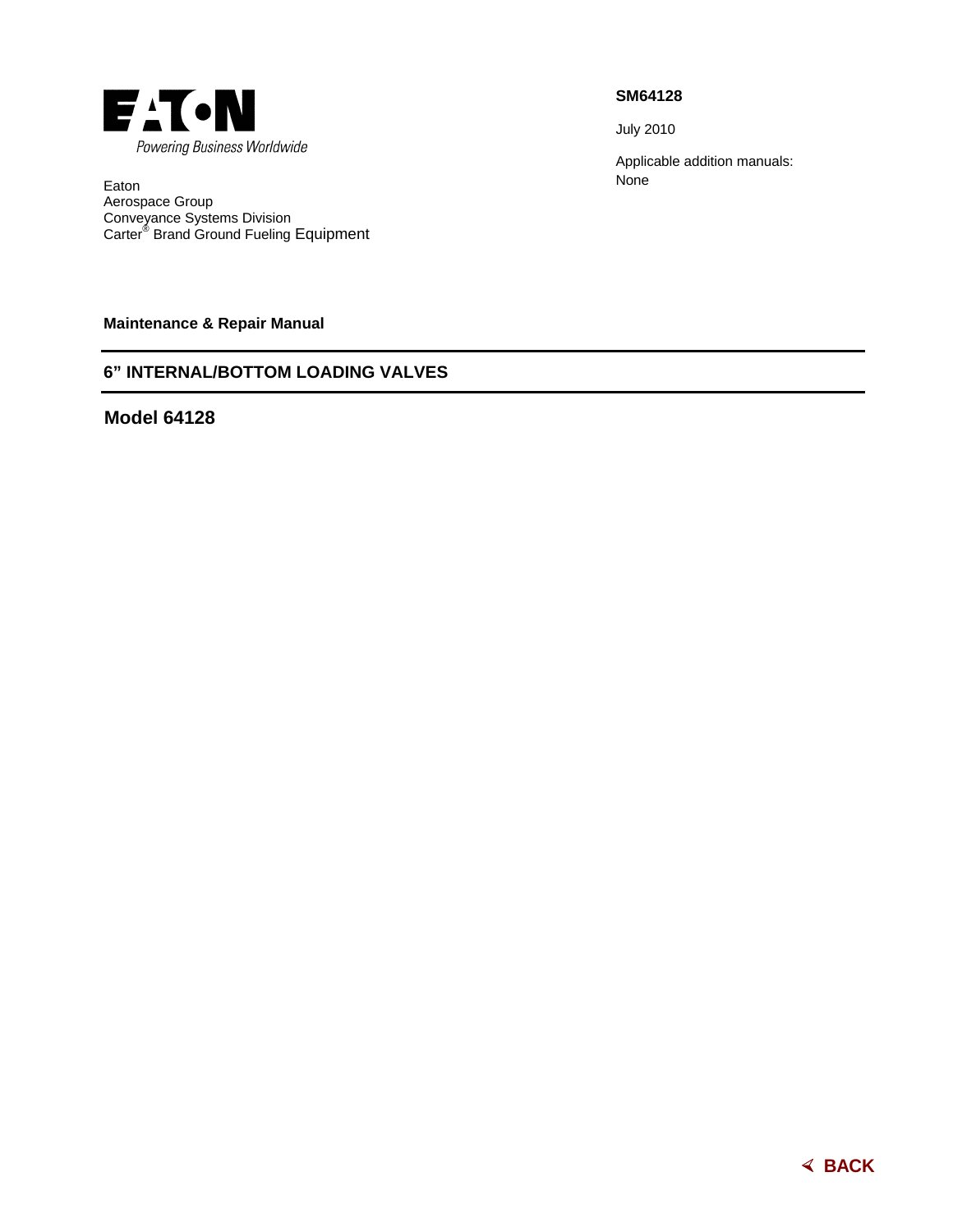# **TABLE OF CONTENTS**

| 1.0 |  |
|-----|--|
| 2.0 |  |
| 3.0 |  |
| 4.0 |  |
| 5.0 |  |
| 6.0 |  |
| 7.0 |  |
| 8.0 |  |
|     |  |
|     |  |
|     |  |
|     |  |
|     |  |
|     |  |

# Page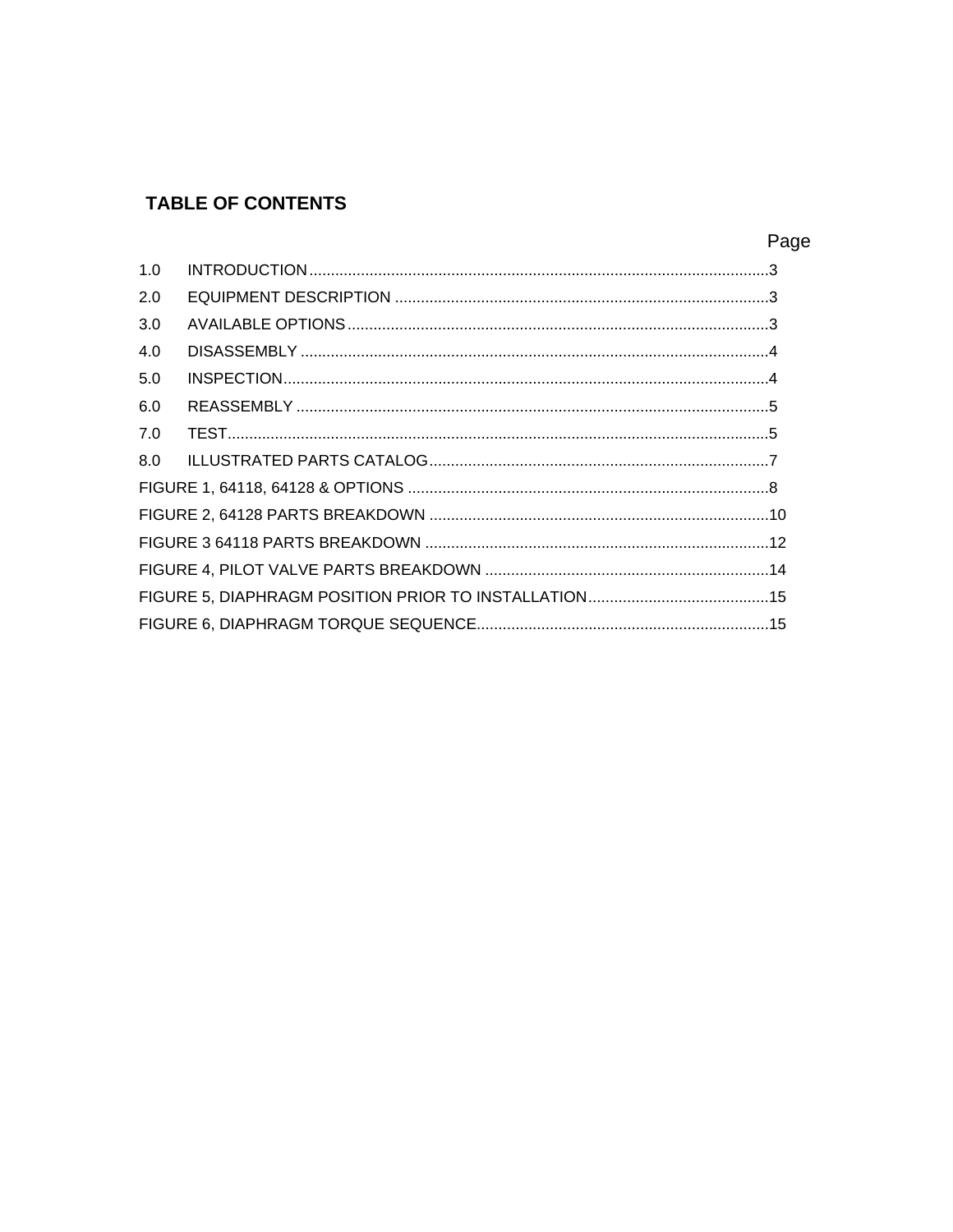#### **Maintenance, Overhaul & Test Instructions Models 64128 & 64118 Internal/Bottom Loading Valves**

#### 1.0 INTRODUCTION

This manual furnishes detailed instructions covering the maintenance and overhaul of Eaton's Carter brand Models 64128, and 64118 6" Internal/Bottom Loading Valves. This manual assumes that the valves will be used with a Carter 64079 Level Sensor (s); however the 64128A, B,

#### 2.0 EQUIPMENT DESCRIPTION

The Carter 64128 family of 6" valves can be used either as a straight internal valve or for bottom loading control. The 64128 mounts directly into a 6" TTMA Tank Sump Ring or in the case of the C option it will directly replace the equivalent Whittaker F620. The 64128A is used with the Carter 64079 Level Sensor for bottom loading control with a single control pilot valve. Option "B" adds two-stage level control with two pilot valves. (Note: Early units contained provisions for only single pilot valves with the dual capability available at a later date.) Option "B" requires either the use of 64079B, C or two 64079 Level Sensors. A Carter Vent, 64078, is also available to complete the system requirements. A basic 64128 Internal Valve can be converted to a bottom-loading valve, 64128A, by adding a pilot valve.

The 64118 6" Bottom Loading Valve is used only for bottom loading. The difference between the 64128 and the 64118 is the absence of an offloading cylinder on the 64118 and a different orifice system in the piston.

The units are spring loaded "overbalanced" piston valves. Fuel inlet pressure is routed to the inside of the piston chamber through a two-staged orifice in the center of the piston. If the piston chamber has no exit, the areas inside the piston chamber

#### 3.0 AVAILABLE OPTIONS

The 64128 Basic Valve is designed for use as an internal valve and has no other functional controls. The 64128 can be opened for off-loading by application of air pressure to the cylinder provided. The 64118 can only be used as option "A" (64118A) since it has no off-loading capability.

The "A" option (64128A or 64118A) adds a pilot valve to the basic unit making it a bottom loading control valve. Again the 64128A can also be used for off-loading by the application of air pressure to the provided cylinder.

The "B" option (64128B or 64118B) adds two pilot valves to the basic unit to close the valve in twostages. An orifice in the secondary pilot valve will

64118A or B can also be used with optic probe (s) using solenoid valve (s) to affect the control of the pilot valve (s). If so, service manuals for these components should be requested from the manufacturer of the items used. Carter does not provide such items.

(outer diameter of the piston) is larger than the face seal of the piston, hence the balance of pressure forces, plus the spring force will keep the piston (valve) closed.

If the piston chamber is vented through an open pilot valve, options A or B, the pressure drop across the inlet orifice reduces the piston chamber pressure significantly. The resultant balance of forces will cause the piston to open.

When the piston chamber is once again closed [pilot valve (s) closes], the balance of forces again causes the valve to close.

The 64128 or 64118 A or B is normally utilized with the 64079 Level Sensor. If so desired, a solenoid valve (s) can be used in the system to provide or deprive the pilot valve of pressure (usually routed from the bottom loading adapter) to cause the opening and closing of the valve. In this way the valve can be used with either the Civacon Liberty or the Scully Optic Probe Systems.

On the 64128, a separate air operated piston is provided to effect off-loading as desired. The direction of air pressure to this piston will cause it to pull open the main piston to allow for off-loading flow. When the air pressure is depleted, the spring forces will close both the air and main pistons.

continue to vent the piston chamber after the primary pilot valve has closed. This orifice restricts the pressure escaping from the piston chamber to maintain the piston in a partially open position hence flow into the tank is reduced significantly. This provides a more accurate final shutoff and also helps control surge pressure on final shutoff.

A "C" option is available to interchange the Carter 64128 (A or B) with the respective Whittaker F620 Valve. The C option does not have the external (to the tank) air connection potential. It is intended only to replace an existing installation. For new installations it is recommended that the standard A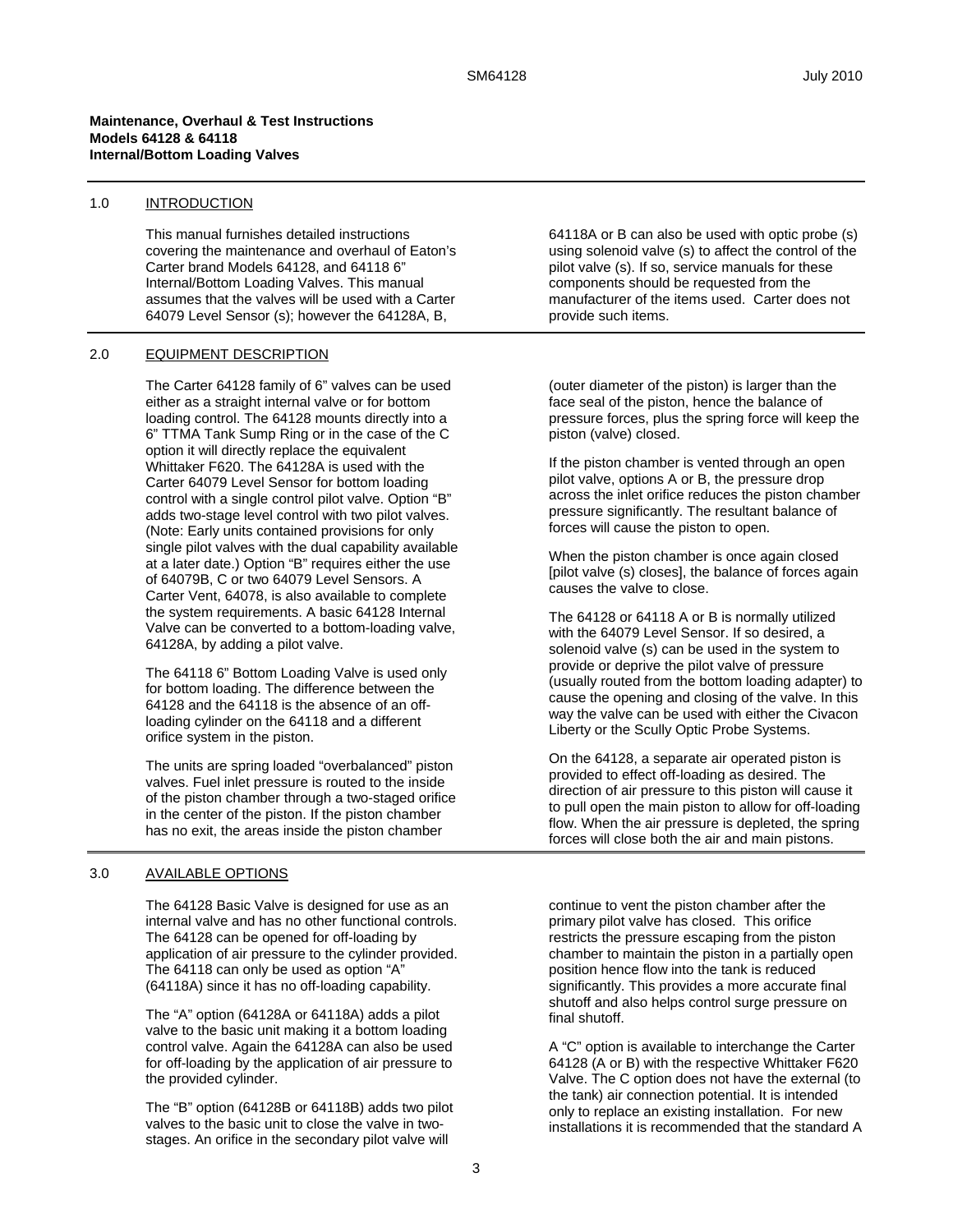or B options be used to allow the use of a standard TTMA Sump Ring.

- 4.0 DISASSEMBLY<br>4.1 Refer to Figures
- Refer to Figures 1, 2, 3 or 4 for exploded views of the unit.
- 4.2 Remove and discard O-Ring (11).
- 4.3 On 64128 (except for option C) remove the Tube Assembly (12). The Fittings (13) can be left in place unless replacement is needed.
- 4.4 Remove Screws (14) and Screen (15).
- 4.5 Remove Screws (16) and Washers (17) to remove Adapter Plate (18) being careful on the 64128 not to damage the Tube (19) used to route air pressure to the off-loading piston. Discard O-ring (20) and O-ring (21) (on 64128). Remove Tube (19).
- 4.6 On 64128 Unscrew Rod (22). Spring loaded Piston (23) should follow and can be removed along with Spring (26).
- 4.7 On 64118 the Piston (23) with Set Screw (24) and Nut (25) can be removed without removing the Set Screw (24). Spring (26) can also be removed. Do not remove Set Screw (24) or Nut (25) unless damaged. The placement of this screw controls the closing time of the valve.
- 4.8 Remove the six Screws (27) and Washers (28) from the Bonnet (41) and put a side for reuse.
- 4.9 Rotate the bonnet slightly in either direction and pull it from the Body (42). Remove and discard Oring (29). Remove and discard O-Ring (43) and Seal (44) from the body. Continue on with the next paragraph if the unit being disassembled is the 64128. Ship to paragraph 4.11 if it is a 64118.
- 4.10 64128:
- 4.10.1 Remove Ring (30), Spring Pad (31) and Spring (32). Using the Spring Pin in Shaft Assembly (33) hold the Housing (36) by inserting a suitable drill bit in the hole through the smaller end of the housing unscrew and pull Shaft Assembly (33) from the bonnet. Do not disassemble the Shaft Assembly (33) unless damaged.
- 5.0 INSPECTION<br>5.1 It is recommended that all O-rings (11), (20), (21), (29), (37) & (43); Gaskets (4), (7) & 18A; Quad Ring (39); Wipe Ring (38); Diaphragms (48) and Seal (44) be replaced at each overhaul.
- 5.2 The outer diameters of the Shaft Assembly (33), and Piston (23) along with the inner diameter of Housing (36) should be inspected for scratches that might cause leakage. The piston seat in the Body (42) shall also be free of pits, scratches or gouges that would cause leakage. Inspect all other metal parts for dings, gouges, abrasions, etc. On
- 4.10.2 Remove and discard O-ring (37) using a soft pick that will not damage the bonnet.
- 4.10.3 Pull Housing (36) from bonnet. Remove and discard Wipe Ring (38) and Quad Ring (39).
- 4.10.4 Remove Pilot Valves (2) and (5) if present. If a 64128B remove the Orifice (6) and Gasket (7) from the port and discard the gasket. It is not necessary to remove the Plug (3) unless the Gasket (4) is leaking.
- 4.10.5 Skip to paragraph 4.12.
- 4.11 64118:
- 4.11.1 Remove Bonnet (41).
- 4.11.2 Remove Pilot Valves (2) and (5) if present. If a 64118B remove the Orifice (6) and Gasket (7) from the port and discard the gasket. It is not necessary to remove the Plug (3) unless the Gasket (4) is leaking.
- 4.12 Remove and discard O-ring (43) and Seal (44) from Body (42).
- 4.13 Pilot Valve Assy (2) or (5) may be replaced as a complete unit or overhauled as follows:
- 4.13.1 Remove six Screws (45) and Washers (46).
- 4.13.2 Using a thin blade screwdriver, pry the Cover (47) from the assembly. Be careful not to scratch the flanged surface of either metal part holding the diaphragms in place.
- 4.13.3 Remove and discard the two Diaphragms (48).
- 4.13.4 Remove Pressure Pad (49) from Poppet (50) shaft.
- 4.13.5 Remove Ring (51), which retains Spring (52) and Washer (53) in place. This will free up the remaining parts for removal.

all parts except the ones listed above, use 320 grit paper to smooth and remove sharp edges. The outer diameter of the Shaft Assembly (33) and the Piston (23) can be polished to remove minor scratches by using a very fine emery cloth while the parts are rotated. **Do not** polish local areas of these diameters. Unless proper equipment is available to accomplish this task and to polish the inner diameter of the Housing (36), it is recommended that the parts be replaced. If polishing is attempted, **do not** break through the hard anodized surface of the Piston (23). If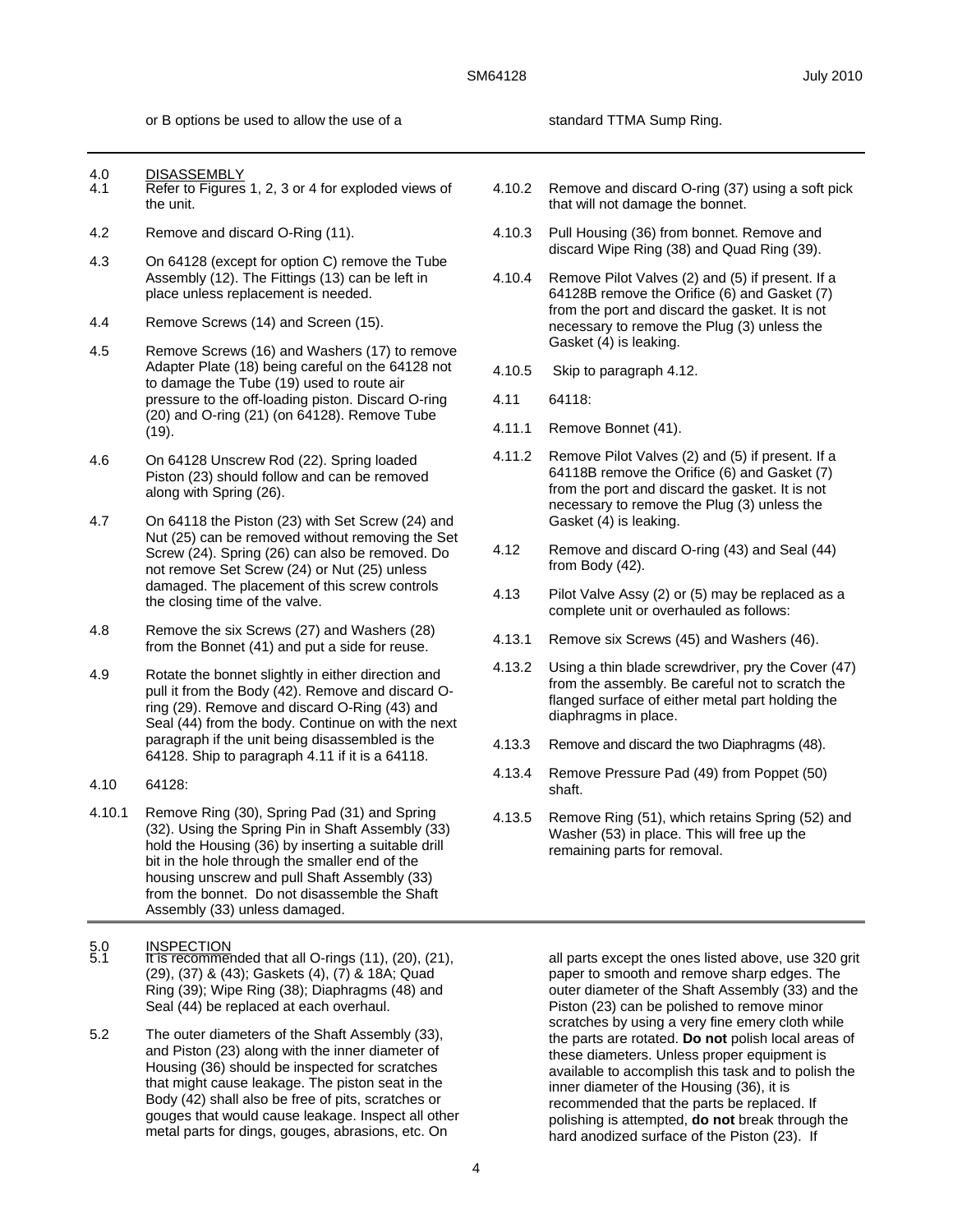scratches are too pronounced, the parts should be replaced. Replace any part with damage exceeding 15% of local wall thickness. Use Aladdin 1200, or similar chem film treatment, to touch up bared aluminum.

- 6.0 REASSEMBLY<br>6.1 Reassembly is accomplished in essentially the reverse order of disassembly noting the following:
- 6.1.2 Light lubrication of all O-rings and seals, using petroleum jelly is recommended to facilitate installation.
- 6.1.3 When reassembling the Pilot Valve Assy (2) or (5) use the following procedure to assure proper diaphragm retention:
- 6.1.3.1 Once the Poppet (50), Spring (52), Washer (43) and Ring (51) are in place, be sure that the Pressure Pad (49) is placed onto the Poppet (50) shaft with the smaller end placed onto the shaft first. The larger flat surface should be facing away from the shaft.
- 6.1.3.2 The two Diaphragms (48) are placed such that the loops in the diaphragms are facing the Pressure Pad (49). [In operation, the loops always face in the direction in which the pressure from the Level Sensor or solenoid valve is applied.] Smooth out the Diaphragms (48) place onto the Fitting (54) and align the six holes in all three parts. Carefully place the Cover (47) onto this assembly aligning the holes.
- 6.1.3.3 Start the six Screws (45) with the Washers (46) in place by hand until resistance is met. Note that if no resistance is met in attempting to hand tighten the screws, it is recommended that the Screws (45) be replaced. They are self-locking and some resistance should be felt.
- 6.1.3.4 Using Figure 6 mentally number the screws as shown. Using a properly set torque wrench, tighten the number 1 screw to 1.6 in-lbs. (1.8 Kgcm), followed by tightening screws number 5, 3, 6 and 4 in that order. Then repeat the tightening sequence to 3.2 in-lbs. (2.1 Kg-cm) and then 5.3 in-lbs. (6.1 Kg-cm) respectively.
- 7.0 TEST
- 7.1 The following test procedures will be accomplished after overhaul:
- 7.2 Test conditions

Test media shall be odorless kerosene, Jet A or equivalent at  $75^\circ \pm 15^\circ$ F.

7.3 Functional Test – If testing prior to reinstalling the unit in the refueler is desired conduct the following tests:

The flat surfaces of the Fitting (54) and Cover (47) may be polished to remove minor scratches by using a flat plate and very fine emery cloth. Be careful to keep the parts flat during polishing and to not raise any burrs on the inside diameters that bear on the diaphragms.

Let the assembly stand for a minimum of 15 hours retighten the screws as above to the 5.3 in-lbs. (6.1 Kg-cm) setting.

- 6.1.4 When installing the Seal (44) onto O-ring (43) in Body (42) be sure to smooth the surface evenly with a finger. See the installation note on Figures 2 & 3.
- 6.1.5 On the 64128 Use Locktite 24221 (40) on the thread of Shaft Assembly (33) before screwing on Housing (36). On both units Locktite 24221 (40) is used also on Screws (16). Note the thread of both parts should be cleaned with the recommended Locktite cleaning solution prior to using 24221. Read the instructions on 24221 before using.
- 6.1.6 When installing Rod (22) it must be adjusted to provide a gap of 0.020 **±** 0.005 (.305 **±**. 127 mm) between the under side of the hex head of the rod and the mating flat surface of the Piston (23). a feeler gage should be used for this purpose. This will assure that the proper surge control during shutoff will be effective. On the 64118 if the Set Screw (24) and Nut (25) were removed it will be necessary to adjust the face of the Set Screw (24) to .409  $\pm$  .005 inches (10.388  $\pm$  .127 mm) from the face of the Nut (25).
- 6.1.7 If the Screen (15) was removed and replaced, the replacement will be provided in a flat condition and it will be necessary to carefully shape it to fit the Body (42).
- 6.1.8 If Fittings (13) were removed, clean up any existing Teflon tape and replace with no more than 1½ wraps. Since they will be screwed into an aluminum casting more tape may cause the mating part to crack due to excess tape.
- 7.3.1 Connect the inlet of the unit to a test media pressure source with a minimum of 150-psig available. Tee off the inlet pressure line to the primary pilot valve and to the secondary pilot valve on "B" option units. Install a small ball valve between the inlet pressure source and each pilot valve. Install a bleed valve between the pilot valve (s) and the ball valve. Gauges should be installed in the pressure line to the main valve's inlet and in the line to the pilot valve (s).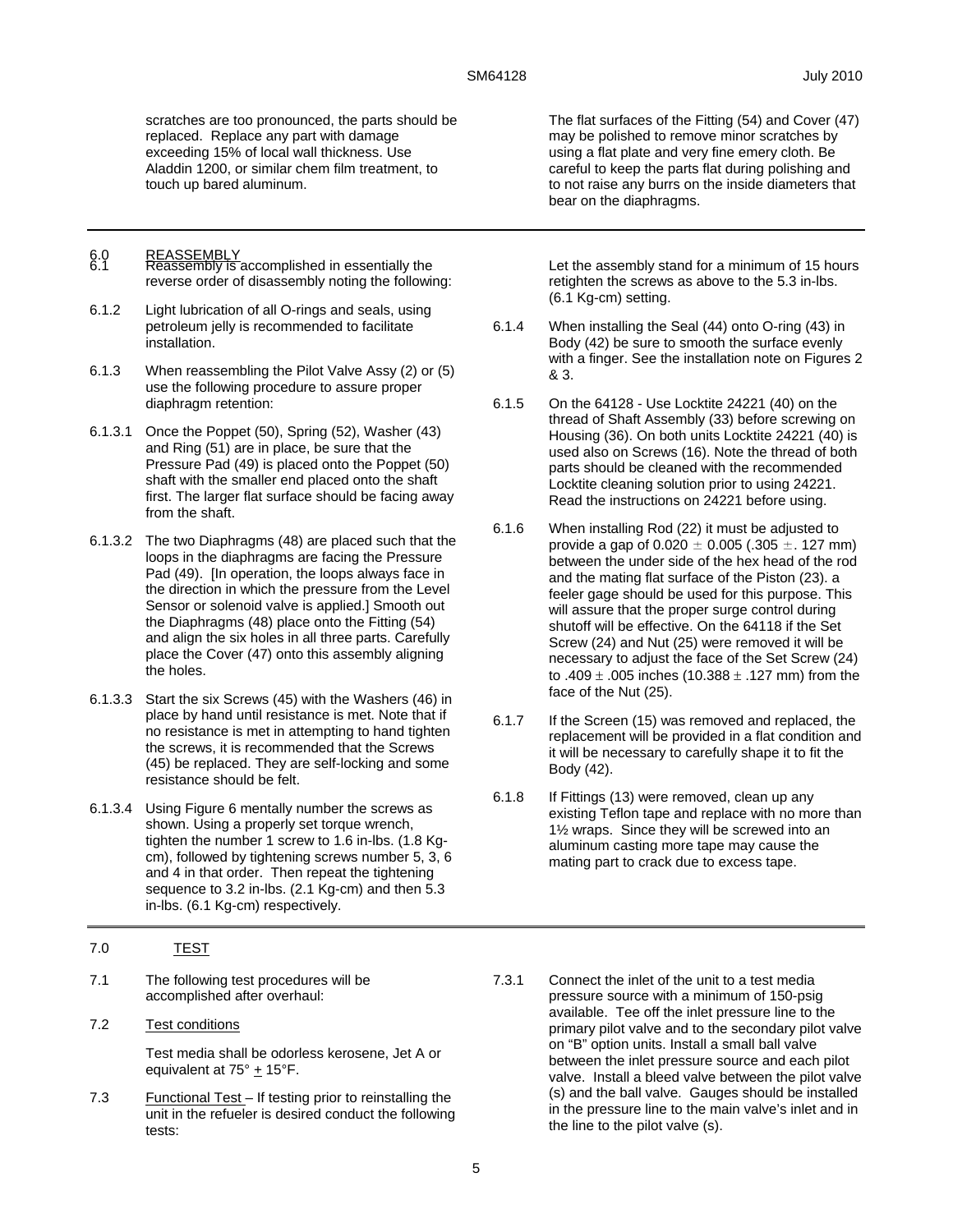- 7.3.2 On the 64128 connect the air port to a 100-psig air pressure source with a gauge in the line.
- 7.3.3 Bleed all air from the valve by applying 10-psig test media pressure to the inlet and opening the bleed valve (s) in the lines to the pilot (s). Once the air is bled, close the valve in the line to the pilot (s) and bleed all liquid trapped in the line (s).
- 7.3.4 Increase the pressure to the valve to approximately 25-psig for one minute and then increase it to 150-psig for one minute. Observe for external leakage during the test period. No leakage except from the main piston shall be allowed. This leakage should be limited to 100 cc/minute.
- 7.3.5 On the 64128, following the above test with the valve still full of liquid apply air pressure to the unit starting at 35-psig and slowly increasing slowly until the valve opens. The valve should open at an air pressure of 50-psig maximum. If testing the 64118 skip this paragraph and go on to 7.3.6. Shutoff the air pressure and bleed it to atmosphere. The valve should return to the closed position.
- 7.3.6 Apply liquid pressure slowly to the valve inlet and simultaneously to the pilot (s). Observe when the main piston opens. The valve shall open with an inlet pressure of 15-psig or less.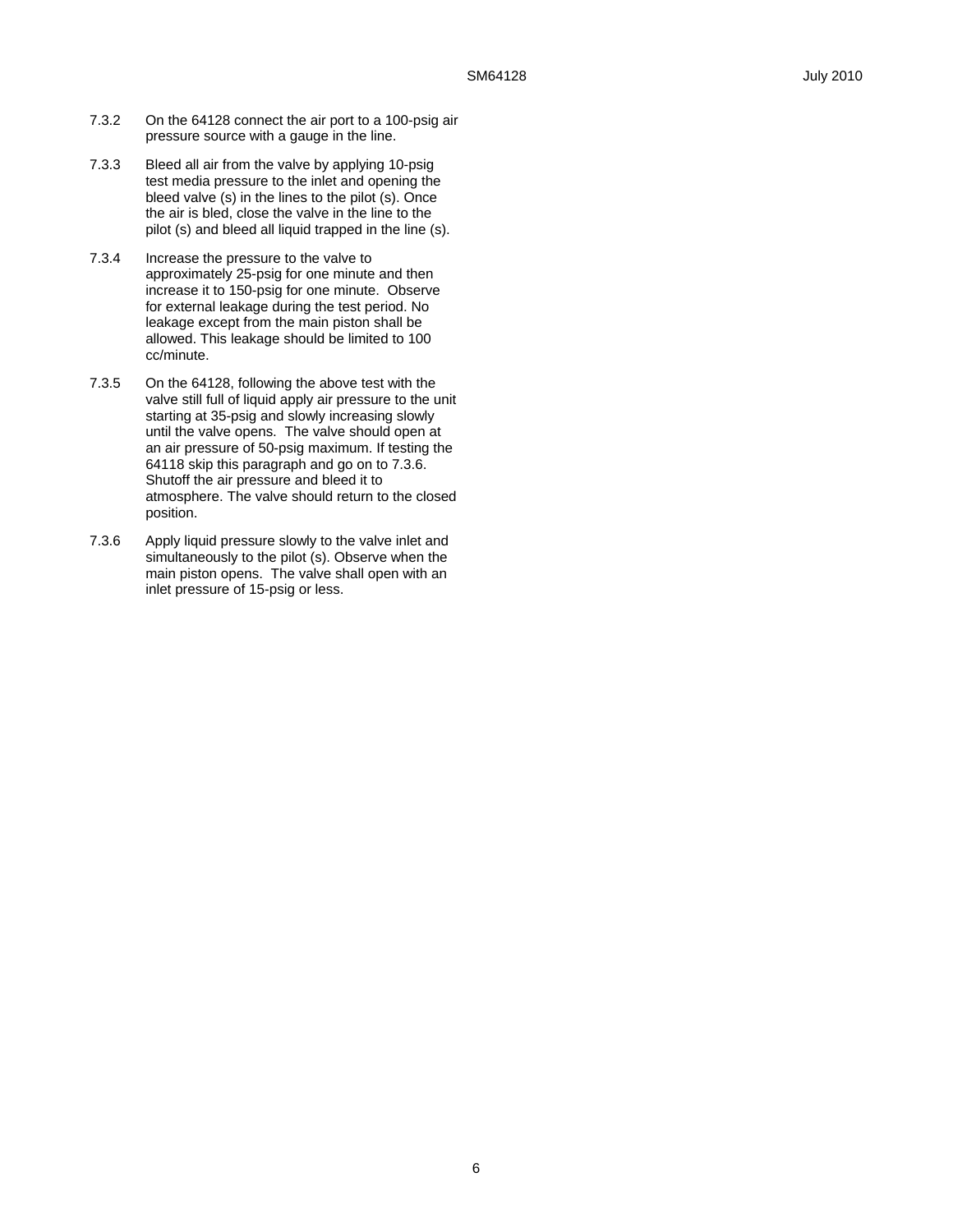## 8.0 ILLUSTRATED PARTS CATALOG

Table 1.0 tabulates the parts and sub-assemblies comprising the various versions of both the 64128 and 64118 Valves with all options. The item numbers of the table are keyed to the exploded views of the unit diagrammed in Figures 1, 2 or 3.

| Fig. | Item           | Part Number              | Description                         | Units/<br>Assy | Option         | Spares/10<br>Units/Yr. |
|------|----------------|--------------------------|-------------------------------------|----------------|----------------|------------------------|
|      |                | 64128                    | Internal Valve, Bottom Loading and  |                |                |                        |
|      |                | 64118                    | Internal Valve, Bottom Loading only |                |                |                        |
|      | 3              | GF814-10D                |                                     | 2              | Basic          |                        |
|      | 4              | MS29512-10               |                                     | 2              | Basic          | 20                     |
|      | $\overline{2}$ | 47097                    | Pilot Valve, Primary (Figure 4)     |                | A, B & C       |                        |
|      | 3              | GF814-10D                |                                     |                | A or AC        |                        |
|      |                | GF814-10D                |                                     | 2              | Basic          |                        |
|      | 4              | MS29512-10               |                                     | $\mathcal{P}$  | Basic, A or AC | 20                     |
|      | 5              | 47097                    | Pilot Valve, Secondary (Figure 4)   |                | B or BC        |                        |
|      | 4              | MS29512-10               |                                     | $\overline{2}$ | B or BC        | 20                     |
|      | 6              | 221087                   |                                     |                | B or BC        |                        |
|      | 7              | MS29512-08               |                                     |                | B or BC        | 10                     |
|      | $8 - 10$       | Left intentionally blank |                                     |                |                |                        |
|      | 18             | 221039-2                 |                                     |                |                |                        |
|      | 18A            | 221208                   |                                     |                |                | 10                     |
|      | 11             | MS29513-365              |                                     |                | Αll            | 10                     |

## **TABLE 1.0 64128 & 64118 Bottom Loading Valves & Options**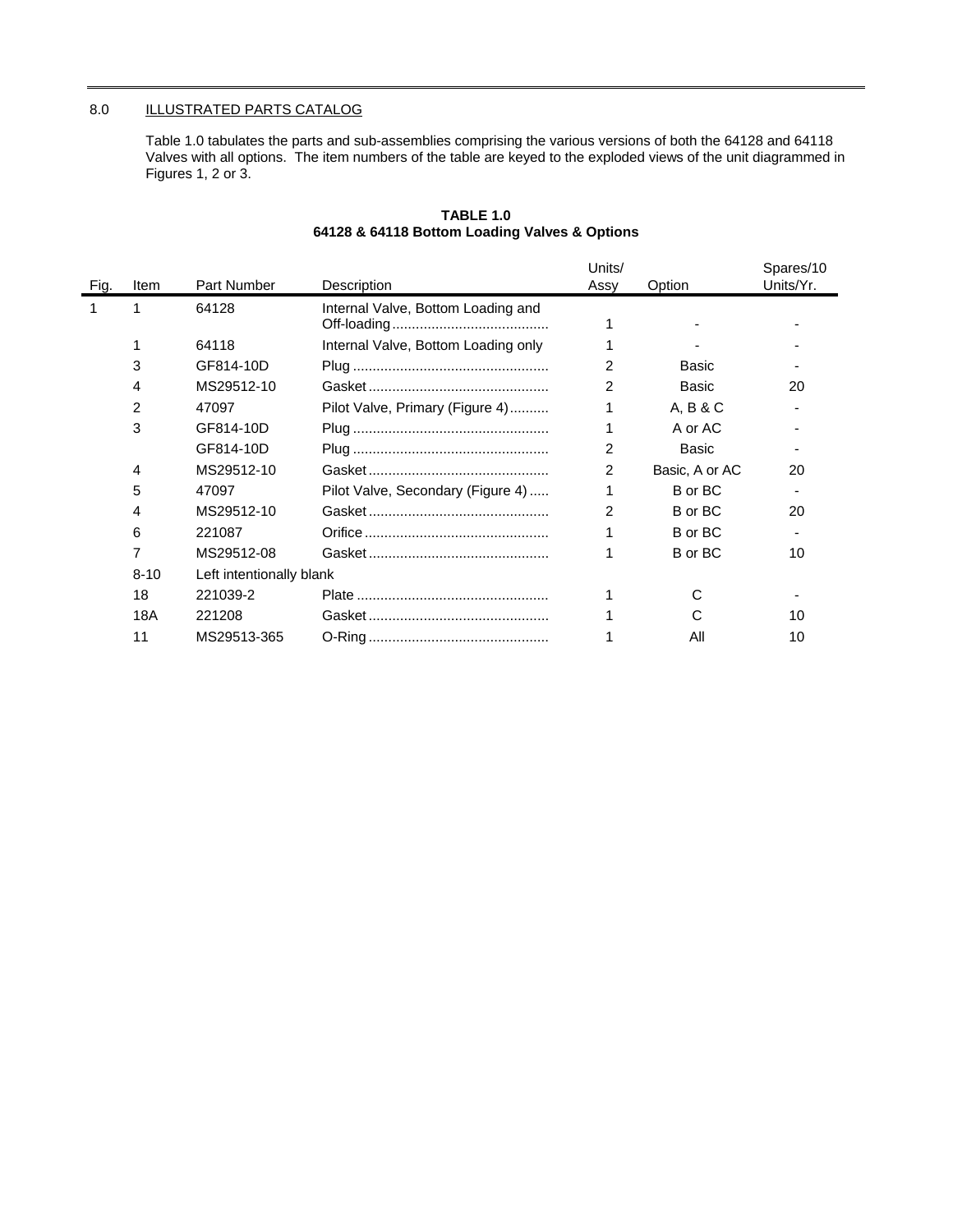SM64128 July 2010



**FIGURE 1 64128, 64118 & OPTIONS**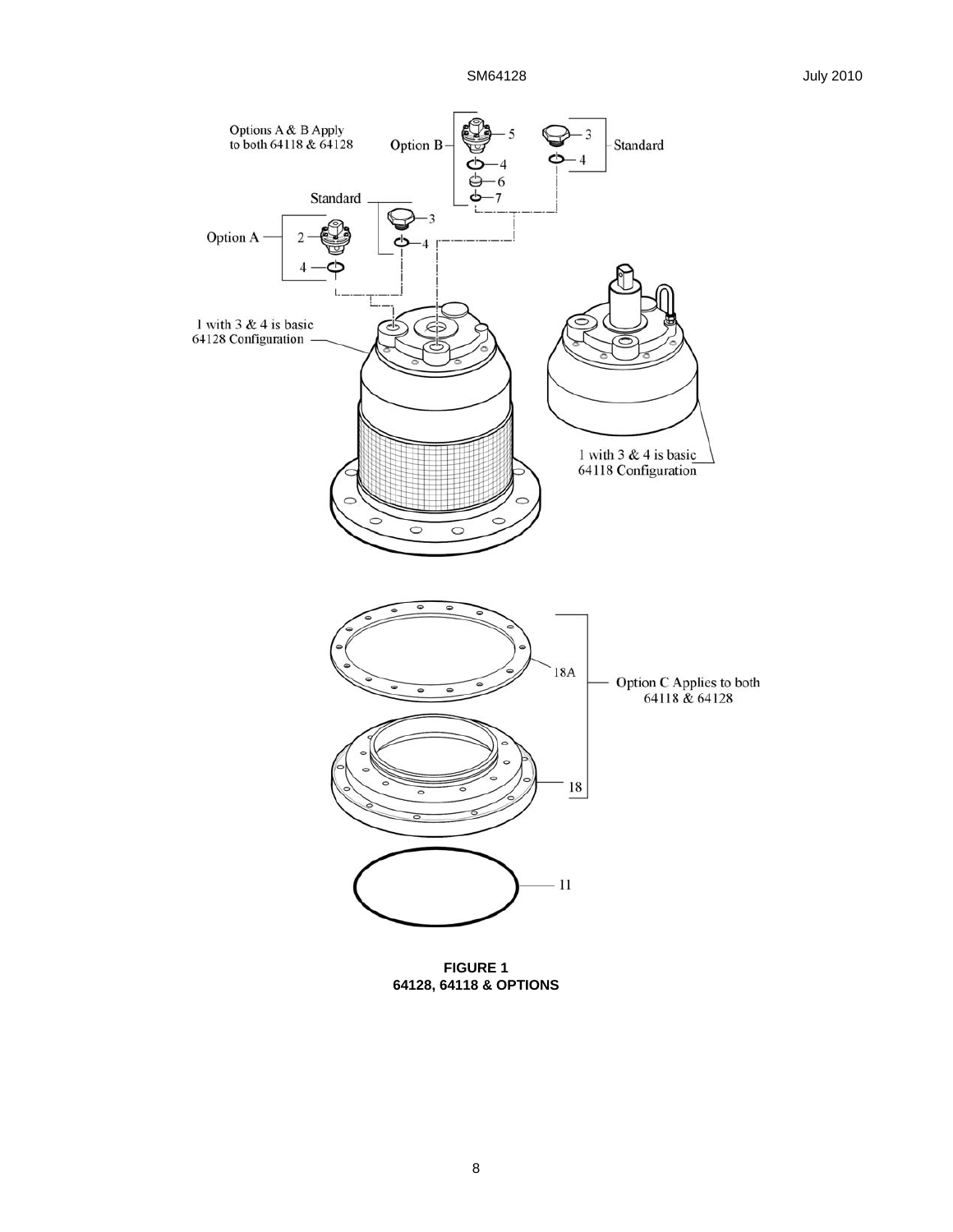# TABLE 2.0 Parts Breakdown, 64128 Basic Valve

|      |              |                |                |        | Spares/10 |
|------|--------------|----------------|----------------|--------|-----------|
| Item | Part Number  | Description    | Assy           | Option | Units/Yr. |
| 11   | MS29513-365  |                | 1              | All    | 10        |
| 12   | 47238        | Tube assembly  | 1              | A, B   |           |
| 13   | 2404-04-02   |                | 2              | A, B   |           |
| 14   | 90056A144    |                | $\overline{2}$ | All    |           |
| 15   | 221036       |                | 1              | Αll    |           |
| 16   | GF16998-45   |                | 12             | All    |           |
| 17   | GF960C416    |                | 12             | All    |           |
| 18   | 221032-2     |                | 1              | A & B  |           |
|      | 221039-2     |                | 1              | C      |           |
| 18A  | 221208       |                | 1              | C      | 10        |
| 19   | 221077       |                | 1              | A & B  |           |
| 20   | MS29513-256  |                | 1              | All    | 10        |
| 21   | MS29513-006  |                | $\overline{2}$ | A & B  | 20        |
| 22   | 221033       |                | 1              | All    |           |
| 23   | 47219        |                | 1              | All    |           |
| 26   | 221038       |                | 1              | All    |           |
| 27   | GF35275-265  |                | 8              | All    |           |
| 28   | GF35338-138  |                | 8              | All    |           |
| 29   | MS29513-157  |                | 1              | All    | 10        |
| 30   | GF16633-4050 |                | 1              | All    |           |
| 31   | 220438       |                | 1              | All    |           |
| 32   | 220437       |                | 1              | All    |           |
| 33   | 47095        | Shaft Assembly | 1              | All    |           |
| 34   | 220448       |                |                | All    |           |
| 35   | GF16562-238  |                | 1              | All    |           |
| 36   | 220450       |                | 1              | All    |           |
| 37   | MS29513-112  |                | 1              | All    | 10        |
| 38   | 220453       |                | 1              | All    | 10        |
| 39   | Q4325-366Y   |                | 1              | All    | 10        |
| 40   | 24221        |                | 1              | All    |           |
| 41   | 47099        |                | 1              | All    |           |
| 42   | 220458       |                | 1              | Αll    |           |
| 43   | MS29513-437  |                | 1              | All    | 10        |
| 44   | 221040       |                | 1              | All    | 10        |
|      |              |                |                | Units/ |           |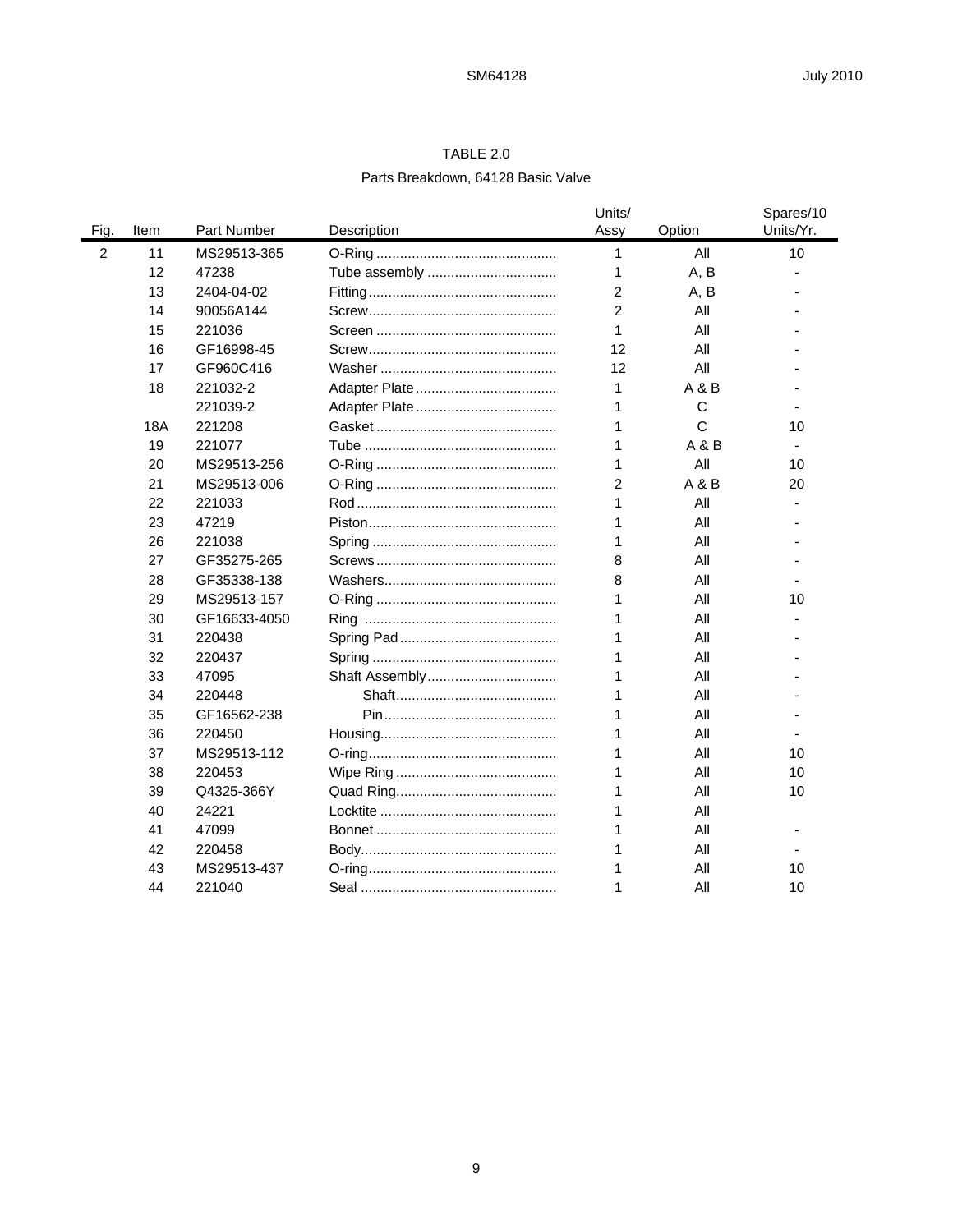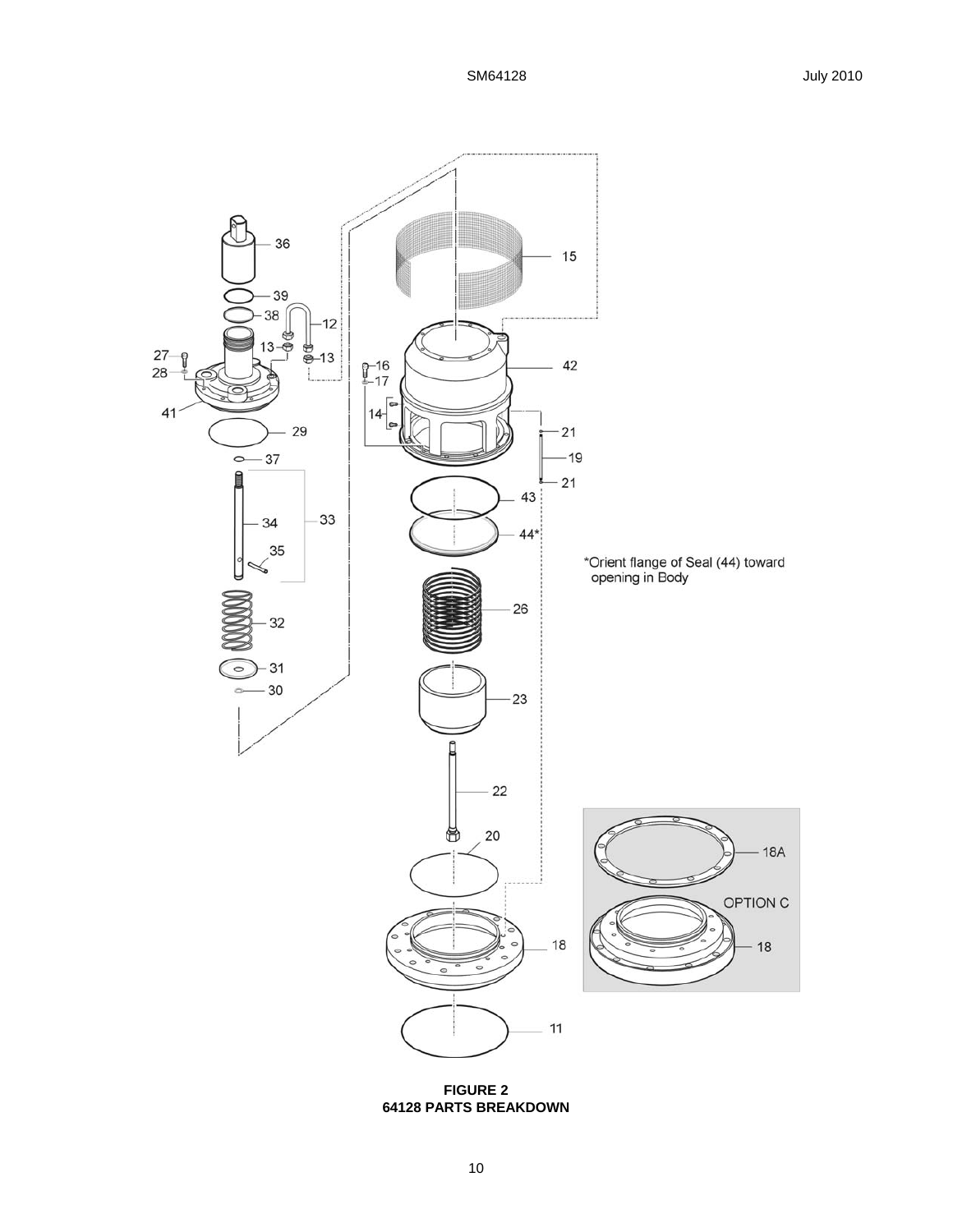# TABLE 3.0 Parts Breakdown 64118 Basic Valve

|      |      |             |             | Units/ |        | Spares/10 |
|------|------|-------------|-------------|--------|--------|-----------|
| Fig. | Item | Part Number | Description | Assy   | Option | Units/Yr. |
| 3    | 11   | MS29513-365 |             |        | All    | 10        |
|      | 14   | 90056A144   |             | 2      | All    |           |
|      | 15   | 221036      |             |        | All    |           |
|      | 16   | GF16998-45  |             | 12     | All    |           |
|      | 17   | GF960C416   |             | 12     | All    |           |
|      | 18   | 221117      |             |        | A & B  |           |
|      |      | 221039-2    |             |        | C      |           |
|      | 18A  | 221208      |             |        | C      | 10        |
|      | 20   | MS29513-256 |             |        | All    | 10        |
|      | 23   | 47248       |             |        | All    |           |
|      | 24   | 221109      |             |        | All    |           |
|      | 25   | GF51971-3   |             |        | All    |           |
|      | 26   | 221038      |             |        | All    |           |
|      | 27   | GF16996-12  |             | 8      | All    |           |
|      | 28   | GF35338-138 |             | 8      | All    |           |
|      | 29   | MS29513-157 |             |        | All    | 10        |
|      | 40   | 24221       |             |        | All    |           |
|      | 41   | 221108      |             |        | All    |           |
|      | 42   | 221116      |             |        | All    |           |
|      | 43   | MS29513-437 |             |        | All    | 10        |
|      | 44   | 221040      |             |        | All    | 10        |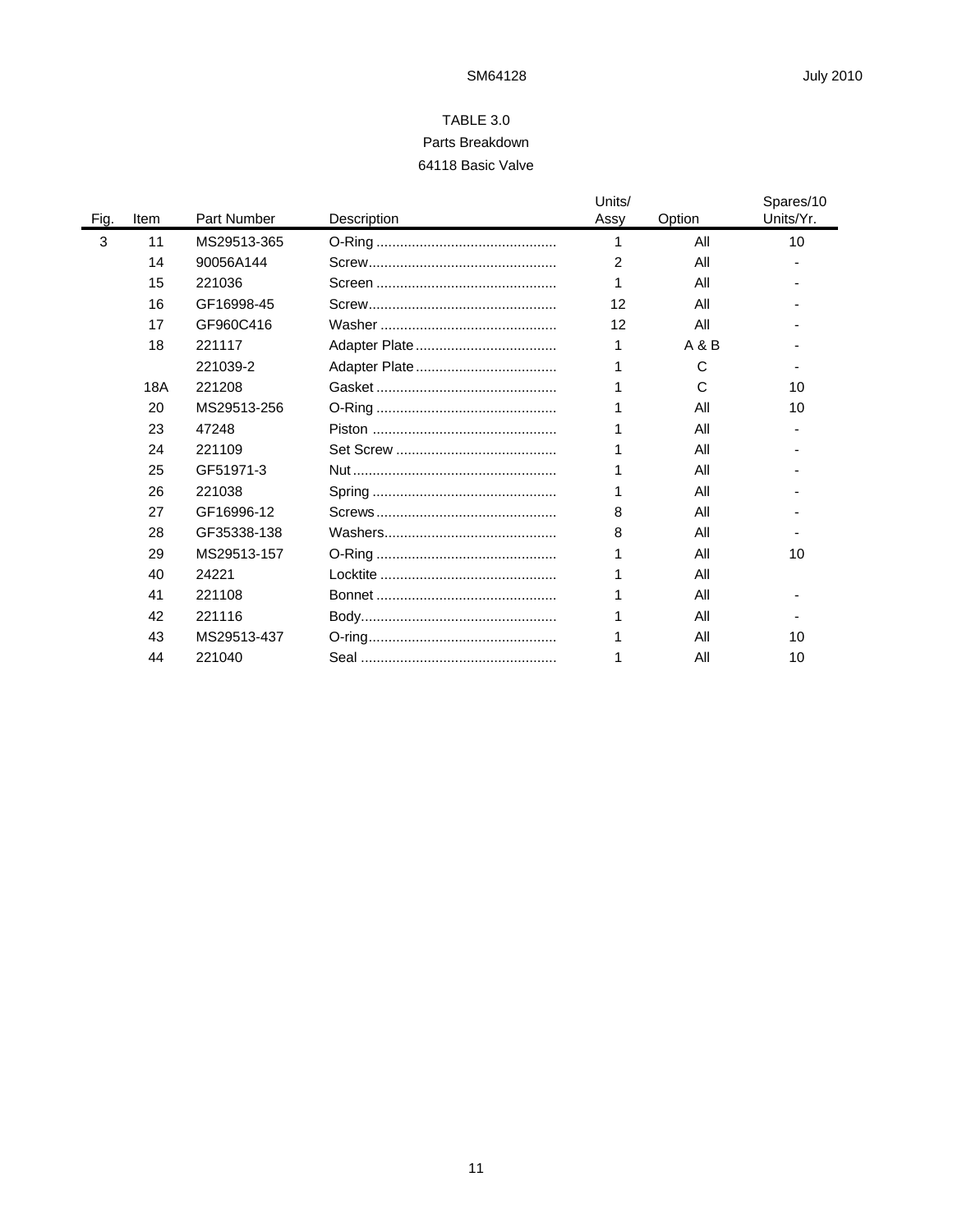

**64118 PARTS BREAKDOWN**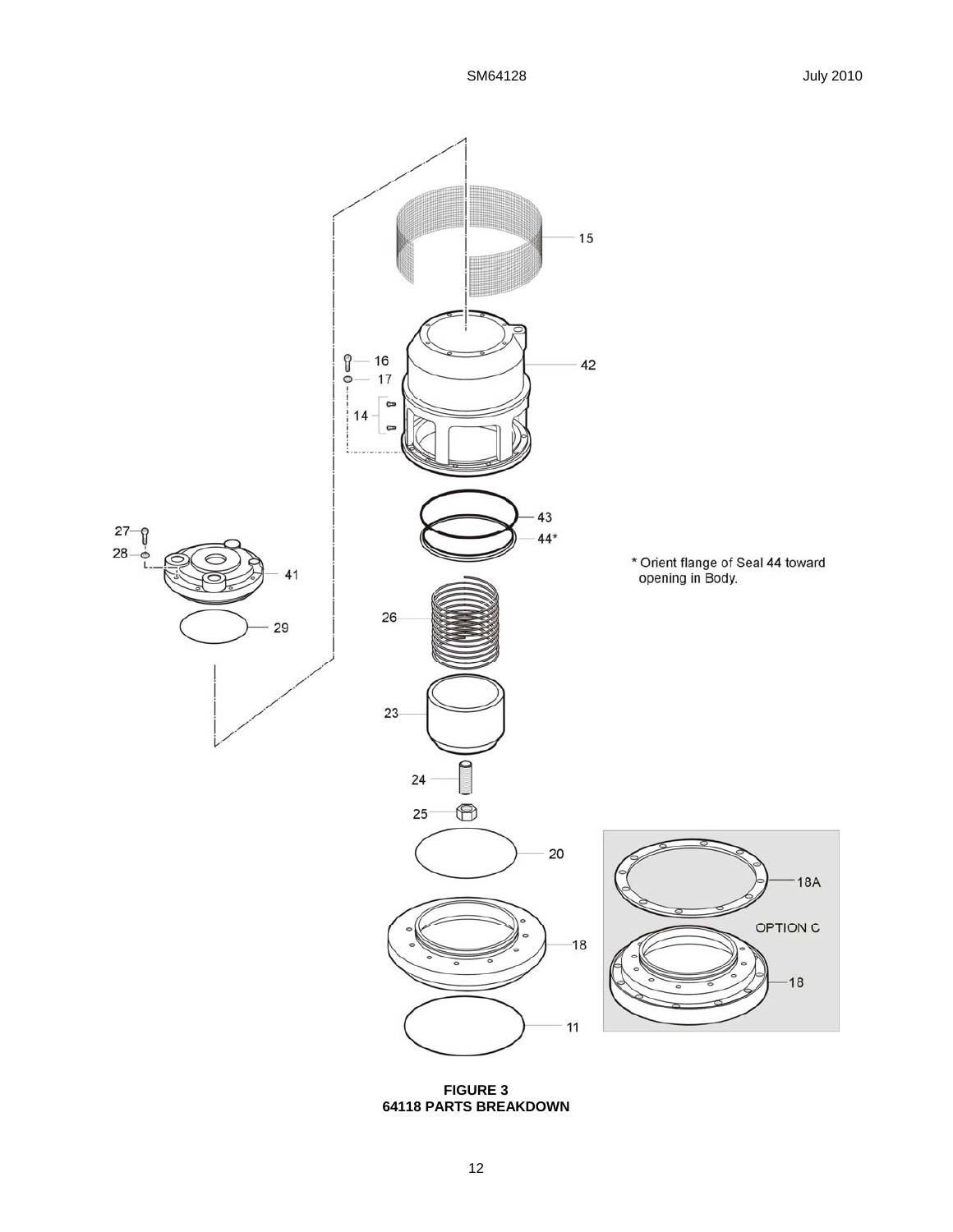### TABLE 4.0 Pilot Valve Parts Breakdown

|              |                |               |                                                                                                                 | Units/                                                                   |                | Spares/10 |  |  |
|--------------|----------------|---------------|-----------------------------------------------------------------------------------------------------------------|--------------------------------------------------------------------------|----------------|-----------|--|--|
| Fig.         | Item           | Part Number   | Description                                                                                                     | Assy                                                                     | Option         | Units/Yr. |  |  |
| $\mathbf{1}$ | $\overline{2}$ | 47097         | Pilot Valve Assy, Primary                                                                                       | $\mathbf{1}$                                                             | A, B, AC & BC  | ä,        |  |  |
| 4            | 45             | LP35275-230   |                                                                                                                 | 6                                                                        | A, B, AC & BC  |           |  |  |
|              | 46             | GF620C6       |                                                                                                                 | 6                                                                        | A, B, AC & BC  |           |  |  |
|              | 47             | 220441-1      |                                                                                                                 | 1                                                                        | A, B, AC & BC  |           |  |  |
|              | 48             | 220445        | Diaphragm                                                                                                       | 2                                                                        | A, B, AC & BC  | 20        |  |  |
|              | 49             | 220443        | Pressure Pad                                                                                                    | 1                                                                        | A, B, AC & BC  |           |  |  |
|              | 50             | 220434        |                                                                                                                 | 1                                                                        | A, B, AC & BC  |           |  |  |
|              | 51             | <b>POL-18</b> | Retaining Ring                                                                                                  | 1                                                                        | A, B, AC & BC  |           |  |  |
|              | 52             | 220444        |                                                                                                                 | 1                                                                        | A, B, AC & BC  |           |  |  |
|              | 53             | 220442        |                                                                                                                 | 1                                                                        | A, B, AC & BC  |           |  |  |
|              | 54             | 220433        |                                                                                                                 | 1                                                                        | A, B, AC & BC  |           |  |  |
| 1            | 5              | 47097         | Pilot Valve Assy, Secondary                                                                                     | 1                                                                        | B or BC        |           |  |  |
| 4            | 45             | LP35275-230   |                                                                                                                 | 6                                                                        | B or BC        |           |  |  |
|              | 46             | GF620C6       |                                                                                                                 | 6                                                                        | B or BC        |           |  |  |
|              | 47             | 220441        |                                                                                                                 | 1                                                                        | B or BC        |           |  |  |
|              | 48             | 220445        | Diaphragm                                                                                                       | $\overline{c}$                                                           | B or BC        | 20        |  |  |
|              | 49             | 220443        | Pressure Pad                                                                                                    | 1                                                                        | B or BC        |           |  |  |
|              | 50             | 220434        |                                                                                                                 | 1                                                                        | B or BC        |           |  |  |
|              | 51             | GF16633-4018  |                                                                                                                 | 1                                                                        | B or BC        |           |  |  |
|              | 52             | 220444        |                                                                                                                 | 1                                                                        | B or BC        |           |  |  |
|              | 53             | 220442        |                                                                                                                 | 1                                                                        | B or BC        |           |  |  |
|              | 54             | 220433        |                                                                                                                 | 1                                                                        | <b>B</b> or BC |           |  |  |
|              |                | KD64128-1     | Kit, seal replacement for 64128A Valve. Contains items 4, 11, 20, 21, 29, 37, 38,<br>39, 43, 44 & 48.           |                                                                          |                |           |  |  |
|              |                | KD64128-2     | Kit, seal replacement for 64128 Basic Valve. Contains items 4, 11, 20, 21, 29, 37,<br>38, 39, 43 & 44.          |                                                                          |                |           |  |  |
|              |                | KD64128-3     | Kit, seal replacement for 64128B Valve. Contains items 4, 7, 11, 20, 21, 29, 37,<br>38, 39, 43, 44 & 48.        |                                                                          |                |           |  |  |
|              |                | KD64129-3     |                                                                                                                 | Kit, seal replacement for 47097 Pilot Valve Assy. Contains items 4 & 48. |                |           |  |  |
|              |                | KD64128-4     | Kit, seal replacement for 64128AC Valve Assy. Contains items 4, 11, 18A, 20, 29,<br>37, 38, 39, 43, 44 & 48.    |                                                                          |                |           |  |  |
|              |                | KD64128-5     | Kit, seal replacement for 64128BC Valve Assy. Contains items 4, 7, 11, 18A, 20,<br>29, 37, 38, 39, 43, 44 & 48. |                                                                          |                |           |  |  |
|              |                | KD64118-1     | Kit, seal replacement for 64118A Valve. Contains items 4, 11, 20, 29, 43, 44 &<br>48.                           |                                                                          |                |           |  |  |
|              |                | KD64118-2     | Kit, seal replacement for 64118B Valve. Contains items 4, 7, 11, 20, 29, 43, 44 &<br>48.                        |                                                                          |                |           |  |  |
|              |                | KD64118-3     | Kit, seal replacement for 64118AC Valve. Contains items 4, 11, 18A, 20, 29, 43,<br>44 & 48.                     |                                                                          |                |           |  |  |
|              |                | KD64118-4     | Kit, seal replacement for 64118BC Valve. Contains items 4, 7, 11, 18A, 20, 29,<br>43, 44 & 48.                  |                                                                          |                |           |  |  |
|              |                |               |                                                                                                                 |                                                                          |                |           |  |  |

- Notes: 1. All part numbers beginning with "GF" are interchangeable with those beginning with either "AN" or "MS". If three numbers follow the "GF" it is interchangeable with an "AN" part, otherwise it is interchangeable with an "MS" part of the same number.
	- 2. The recommended spare parts shown above are the number required to support 10 units for one year or each overhaul whichever is sooner. These quantities do not include replacement spares for intermediate replacement of parts required by abuse or misuse of the equipment. The recommended quantities are based on the ratio of spare parts sold for each unit during a one-year period of time. The actual quantity required will vary from location to location.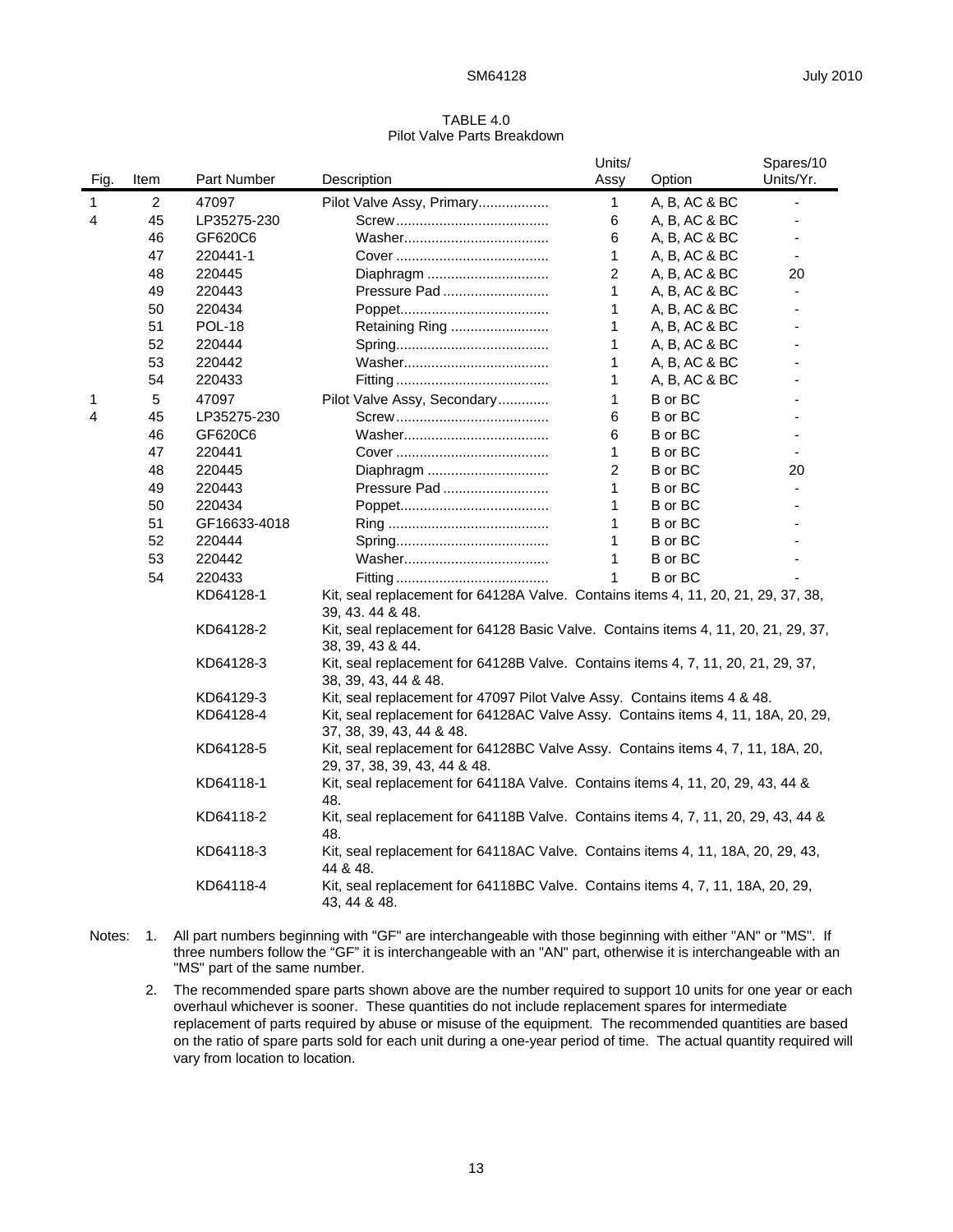

**FIGURE 4 PILOT VALVE PARTS BREAKDOWN**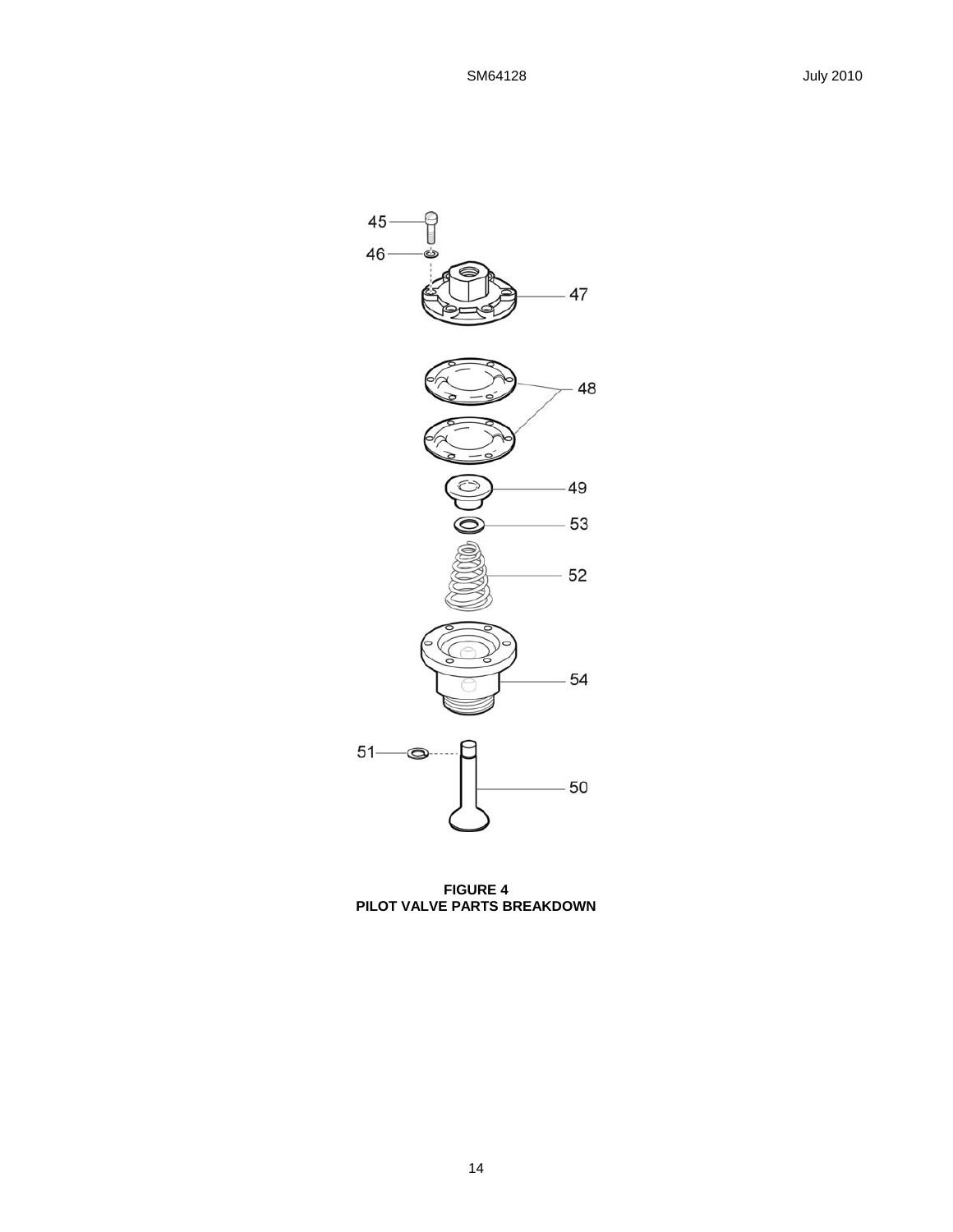

Note diaphragm loop position prior to installing

**FIGURE 5 DIAPHRAGM POSITION PRIOR TO INSTALLING** 



**FIGURE 6 DIAPHRAGM TORQUE SEQUENCE**